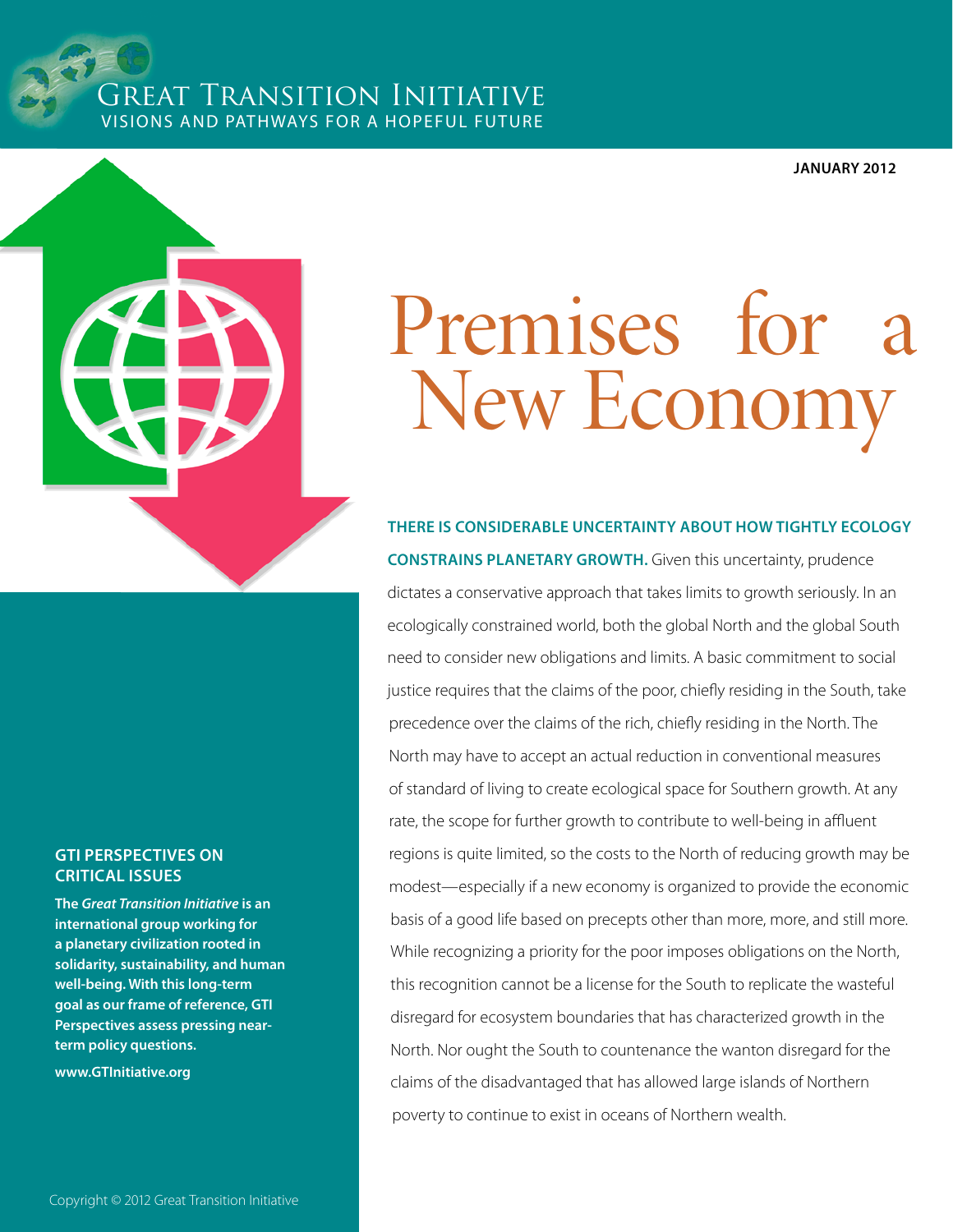1. *The intertwined problems of development, equity, and ecology require a new economy.* In 1992, officials from 172 nations met at the Earth Summit in Rio de Janeiro and made a set of commitments to address global equity and development within the ecological limits of the planet. In 2012, "Rio + 20" will re-assemble these nations. Its agenda must begin from a recognition that none of the commitments has been fulfilled. Indeed, since 1992, this nexus of problems has worsened.

2. *We are living in a danger zone.* Since the dawn of industrialization, economic growth has been associated with ever greater use of non-renewable materials and energy, as well as the degradation of renewable resources beyond their regenerative capacities. This has eroded the ecosystems upon which the economy depends and will ultimately lead to destructive transformation or even collapse.

A century ago, the day of reckoning appeared so far away that we could ignore the ecological constraints on growth. We seemed to be living in an empty world, operating comfortably within the safe zone of the ecosphere.

No longer. In 2009, a distinguished group of scientists confirmed the cumulative message of environmental science: humanity is already operating beyond the safe space defined by these boundaries.<sup>1</sup> A case in point is the inability of the atmosphere to neutralize the detritus of economic activity, particularly, CO2 and other greenhouse gases—"global climate change," for short.

By historical standards, the path from an empty to a full world has been remarkably swift; most of the expansion took place in the last century. If the world economy continues to grow at the rate of the last 30 years, output would expand 16-fold by century's end. To maintain the same rate of *per capita* growth as was achieved over the last 30 years would be less demanding since world population is expected to stabilize over the next 50 years, but this more modest trajectory would still imply a 6-fold expansion over the rest of this century. Using current technologies, either of these scenarios would require the equivalent of the atmospheres of several additional Earths to absorb the pollutants generated by growth.

3. *We must recognize that a dramatically different way of how we live, work, and understand the world—as distinct from an energy techno-fix—may be required.* A necessary condition for avoiding potentially catastrophic consequences of climate change is to "decarbonize" the economy, that is, to reduce energy use, neutralize carbon emissions from fossil fuels, and shift to renewable sources of clean energy.

Technological optimists believe that decarbonization will allow us to transcend limits to growth. If GDP growth could be decoupled from increased energy use and energy use decoupled from CO2 emissions, we could hope to achieve safe emissions targets even with 20th century rates of economic growth. However, up to now the results of decoupling have been meager at best. Carbon dioxide emissions from fossil fuel consumption increased by 40 percent over the last two decades. Whatever the theoretical possibilities, the practical reality today is that decarbonization on the requisite scale would require global rates of improvement in energy systems several times faster than any historical experience.

Even if technology does rescue us on the energy front, the economic regime of the past remains problematic. Continued growth on a global scale at historical rates will reach barriers such as exhaustion and pollution of fresh water supplies and loss of genetic diversity, as well as shortages of raw materials, or, equivalently, sharply

"A century ago, the day of reckoning appeared so far away that we could ignore the ecological constraints on growth...No longer."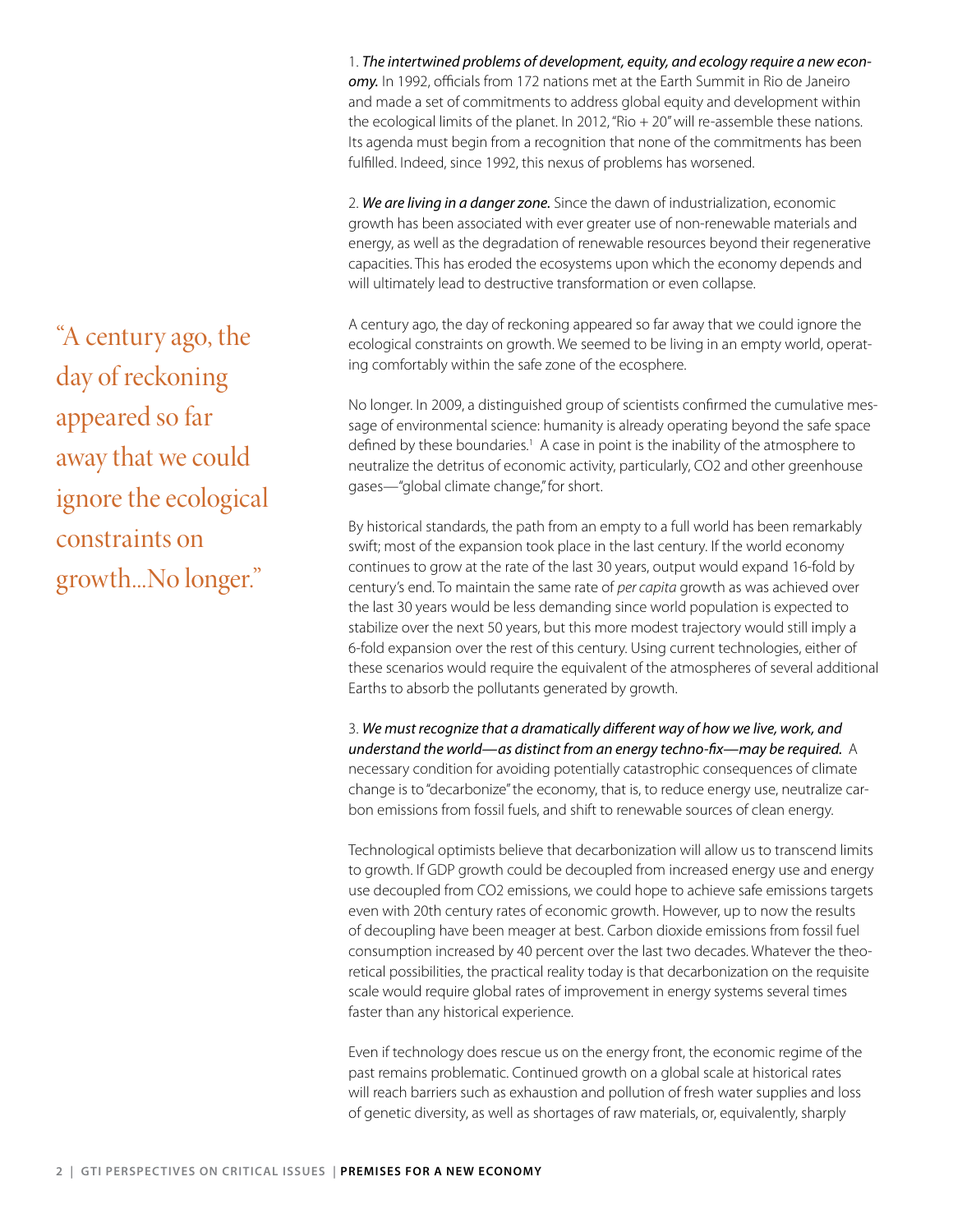increasing costs of raw-material extraction. Indeed, technological progress on energy efficiency may bring us more quickly to other ecosystem constraints. We may also pass boundaries that have not yet been identified.

We are in the grip of massive uncertainties—uncertainty about whether energy technologies can evolve quickly enough to permit continued growth, uncertainty regarding economic and social constraints, and uncertainty about how quickly a growing economy will come up against other limits. Prudence and responsibility require us to plan for hard choices about the nature and location of growth.

4. *A key implication of prudence, responsibility, and equity is that the claims of the rich must be subordinated to those of the poor and to the well-being of Earth's life support systems.* There is a conflict between on the one hand growth and on the other hand the continued availability of sources and sinks—sources of energy and other raw materials which sustain growth and sinks for carbon, nitrogen, and other pollutants which are the detritus of growth. This conflict has been translated by economists into a question of the appropriate interest rate for comparing the claims on goods, or equivalently, claims on these sources and sinks, on the part of a hypothetical average citizen of the future with the claims of an equally hypothetical average individual living in the present. This interest rate is often referred to as the "social rate of discount" to distinguish it from market rates of interest. Recognizing that an appropriate rate of interest does not emerge from the market is a step up from crude market economics, but in the light of the overwhelming uncertainty that dictates prudence towards the future, formulating social justice in these terms at best captures a secondary issue and at worst is a total distraction..

The more pressing issue is to allocate whatever ecological space there might remain for growth between the poor who chiefly reside in the Global South and the rich, who for the most part are living in the Global North. Once formulated this way, the answer is clear: a commitment to social justice such as the one embodied in the Rio and other UN Principles requires that the claims of the poor take precedence over the claims of the rich. We must accept that food, clothing, and housing in the global South have higher priority than providing additional consumption in the global North.2 The same logic requires that the needs of the poor within the North and the obligations of the rich within the South be treated as social priorities.

Reducing the extreme disparities that exist between and within countries is more than a mandate of social justice and human decency. Greater equality is now becoming, for the first time, a basic ecological necessity fundamental for the survival of civilization and perhaps humanity itself. The alternative is continual strife over resources, yielding outcomes that range from massive migrations to outright warfare.

Both North and South must accept new obligations and limits. It is reasonable to expect the South to aspire to Northern living standards, but it seems unlikely that the planet's ecology can support the growth necessary to achieve parity even were the world's richest 20 percent to accept that their current income is sufficient for a dignified and meaningful life and forego further increases in consumption. Prudential regard for planetary health thus requires that the North accept not only a slowdown in growth, but very likely an actual reduction in material standards of living, at least according to conventional measures. This would at once set more realistic aspiration levels for the South and create more ecological space for Southern growth.

"Greater equality is now becoming, for the first time, a basic ecological necessity fundamental for the survival of civilization and perhaps humanity itself<sup>"</sup>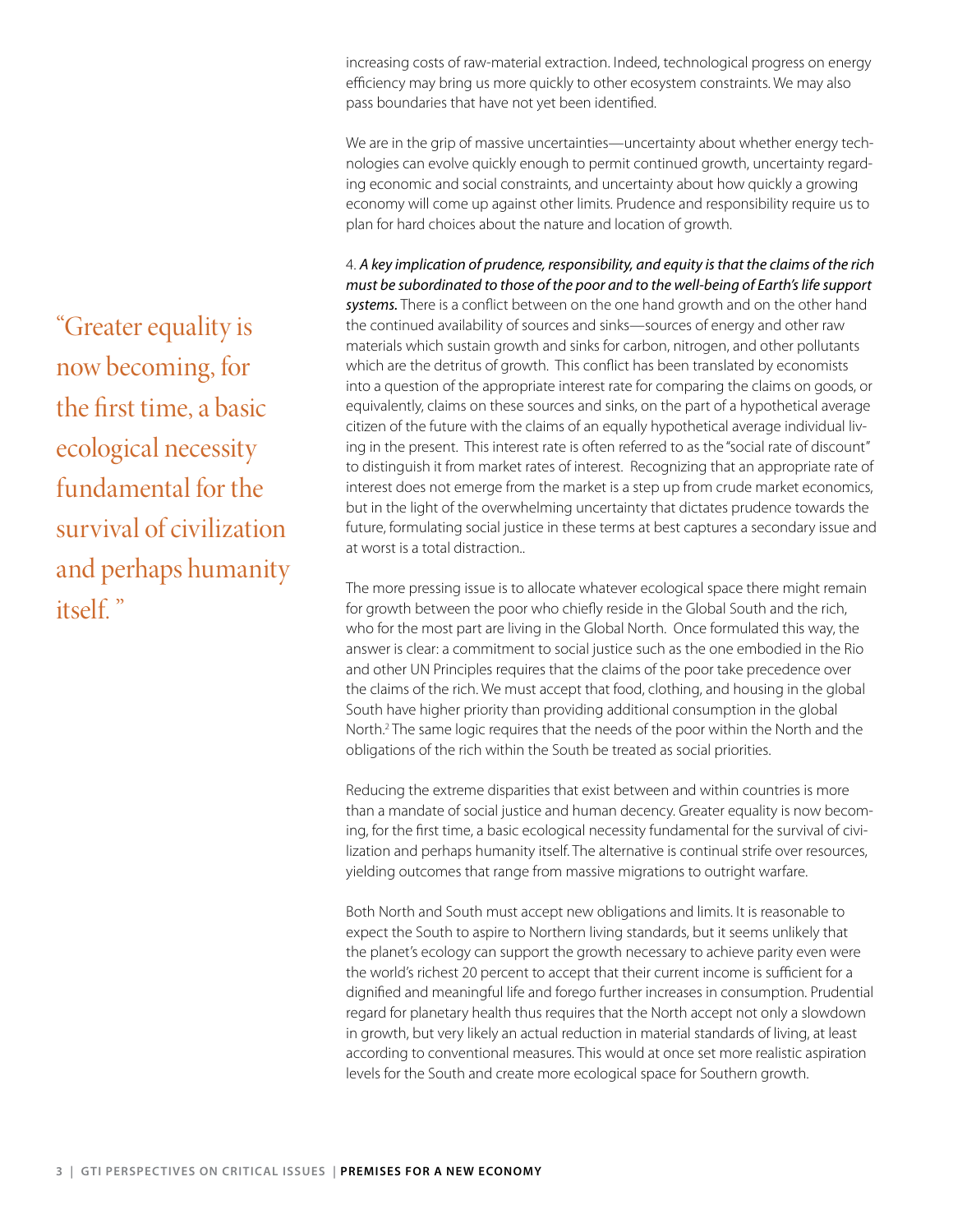This need not have a negative impact on Northern well being. Serious problems exist in the North, ranging from enormous income disparities to the erosion of community. But none of these problems requires economic growth for a solution; indeed, growth can make these—and other—problems harder to solve.

In the South, recognizing a priority for the poor cannot be a license to replicate the wasteful disregard for ecosystem boundaries that has characterized growth in the North. Nor does it countenance the wanton disregard for the claims of the disadvantaged that has allowed large islands of Northern poverty to continue to exist in oceans of Northern wealth. It would be an ephemeral gain if the ecological space created by greater prudence and responsibility in the North were to be abused by governments, corporations, or private citizens in the South. The South can and must break new ground in terms of respect for both ecology and equity.

5. *Planning for a "post-growth" economy in the North will require significant innovation in technologies, economic practice, and* social *institutions.* In principle, the growth of output could be maintained at historical rates while reducing the share of consumption in GDP and transferring a rising level of income to the South through foreign investment and aid. An "optimal growth trajectory" which takes account of the distribution of consumption across regions as well as across time would point us in this direction.

This trajectory would leave the structure of production and employment in the North relatively intact. However, Northern populations would receive no benefit from productivity growth, making this a politically difficult option. The alternative is to use a rising share of the gains from productivity growth to reduce hours of work or the fraction of lifetimes spent in the labor force.

Both shortening annual hours and shortening work lives present challenges. To be financially feasible, the shorter-hours path would require substantial innovation in the organization of the economy. Capitalism has built-in incentives to concentrate work into fewer hands rather than spread it throughout the available work force. Because a large fraction of labor costs are fixed rather than varying with the number of hours worked, firms typically find it more profitable to employ fewer workers for longer hours than to allow hours to fall with productivity growth. Unless countered by financial incentives and regulations, the incentive to lay off workers in response to productivity increases could lead to rising unemployment coexisting with a cadre of workers who continue consumption-oriented lives as if there were no limits to growth. Therefore, it will be necessary to restructure the incentives facing firms in areas such as health coverage, payroll taxes, and other employment taxes, as well as to institute regulations that encourage reductions in working hours.

An alternative to reduced annual hours is to take productivity gains in the form of shortened work lives. This is less consequential for firms' decisions about hours of work, but requires fundamental institutional changes in other dimensions. Around the world, public pension plans face actuarial shortfalls, and one frequently suggested remedy is to raise the retirement age. The solvency of planetary ecosystems points in the opposite direction. Greater reliance on ecological taxes could both contribute to funding pension liabilities and reduce environmental impacts.

Not only the organization of work but also the organization of investment must be

"Not only the organization of work but also the organization of investment must be transformed. "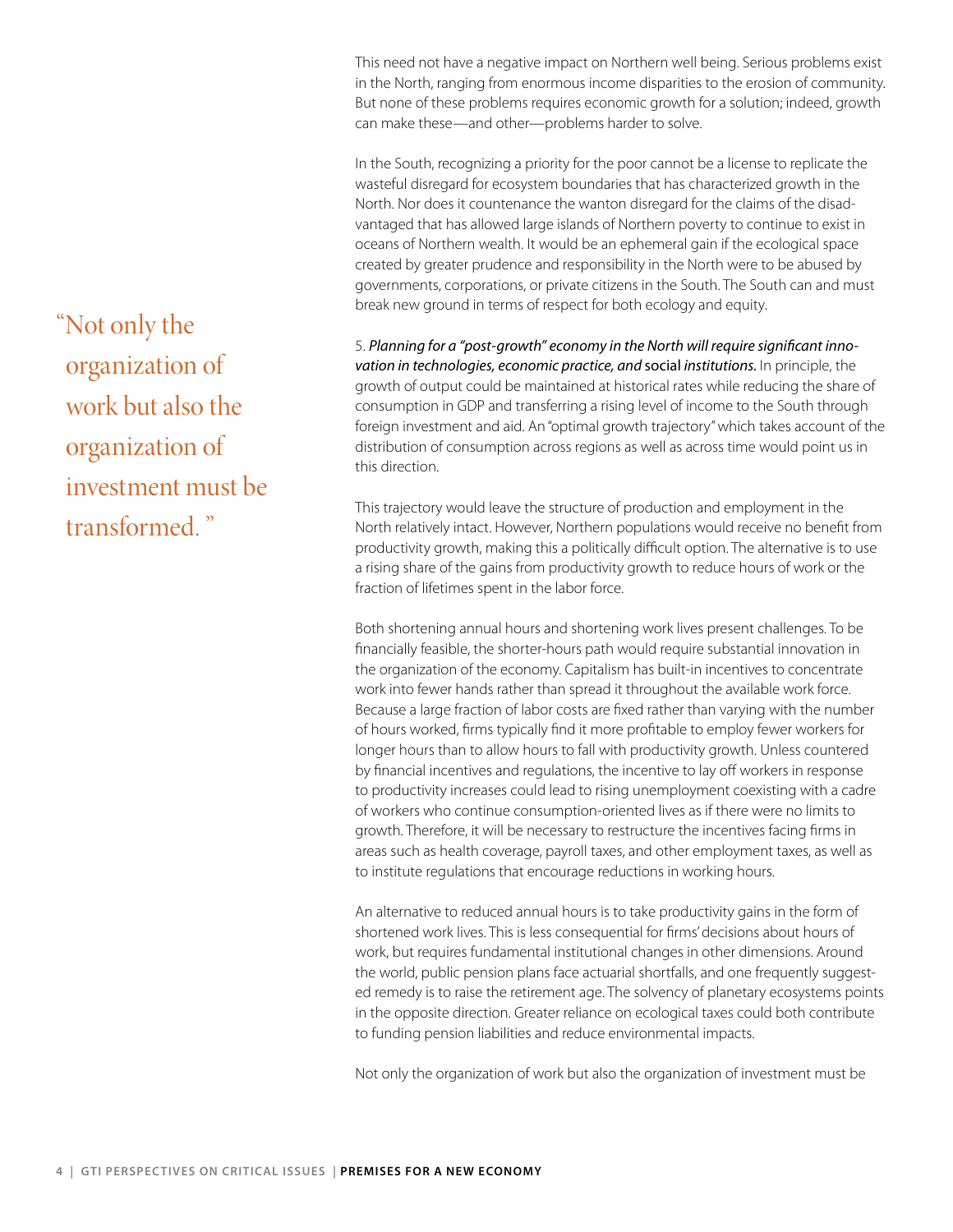transformed. Capitalism has built-in incentives for expanding productive capacity along with productivity, and while continued productivity gains are to be expected and encouraged, the expansion of capacity is itself the problem from the perspective of sustainability. As long as the composition of investment in equipment, buildings, infrastructure, and communications is dominated by the profit motive, and it remains profitable to promote consumption, there is a vested interest in growth which will not easily adapt to the demands of ecology and equity.

Investment must be redirected from capacity expansion to protecting and enhancing the ecosystem services on which genuine prosperity depends. To some extent this can be accomplished by modifying private incentives through taxes and subsidies. To some extent it will be necessary to transcend private incentives.

The enormous power of large corporations must be subordinated to the needs of society. Untamed financial corporations illustrate the problem: they have catalyzed unsustainable growth, created instability, undermined economic security, and threatened people's livelihoods. But it is not only financial corporations that must be brought into line with human needs. As corporations are presently constituted in law and fact, major shareholders, creditors, and top executives dominate decisionmaking. New regulations will be necessary in order to reassert the primacy of sustainability and therefore the primacy of the rights of stakeholders other than owners, creditors, and executives. In addition, radically different institutional structures may be more suitable than the traditional corporation for managing common property and natural resources, for stimulating innovation and investment in sustainable energy, and more broadly, for mobilizing individual and collective creativity to serve human needs.

6. *A slow or no-growth economy requires individuals to accept a new tradeoff of time for money.* Changes in how work, investment, and enterprise are organized speak to the supply side of growth. Equally far-reaching changes will be required on the demand side. The consumption of goods and services has an important but limited role to play in the drama of human progress. Of course, fulfilling all the dimensions of a well-lived life requires a certain minimum standard of living, but this is a far cry from the central notion of conventional economics, namely, that there is no limit to our wants, no limit to the satisfactions from consuming more, more and ever more. Indeed, the "economics of happiness" literature at the very least points to diminishing marginal returns: after a certain threshold is reached (somewhere in the range of per capita GDP of \$10,000 to \$20,000, a range which runs from the average per capita production of the world economy today to twice today's average production), further increases in output add negligibly to perceived happiness/life satisfaction.<sup>2</sup>

An economics that places higher value on discretionary time, in part, would supplant private consumption with new public amenities and spaces that create non-commodified opportunities for leisure and self-development. A second substitution is to build community and other forms of human connection, thereby enriching people's lives without enlarging ecological footprints. This shift will require new policies toward marketing and advertising, which are a major force for promoting consumerist values. Particularly for children, these are pernicious means of persuasion, which limit their mental and spiritual universes.

Ultimately it will also be necessary to develop non-consumerist ways of understanding and being in the world. These ways, which draw on a variety of traditions that have long opposed consumerism, will be strengthened by a retreat from market-driv-

"Ultimately it will be necessary to develop non-consumerist ways of understanding and being in the world."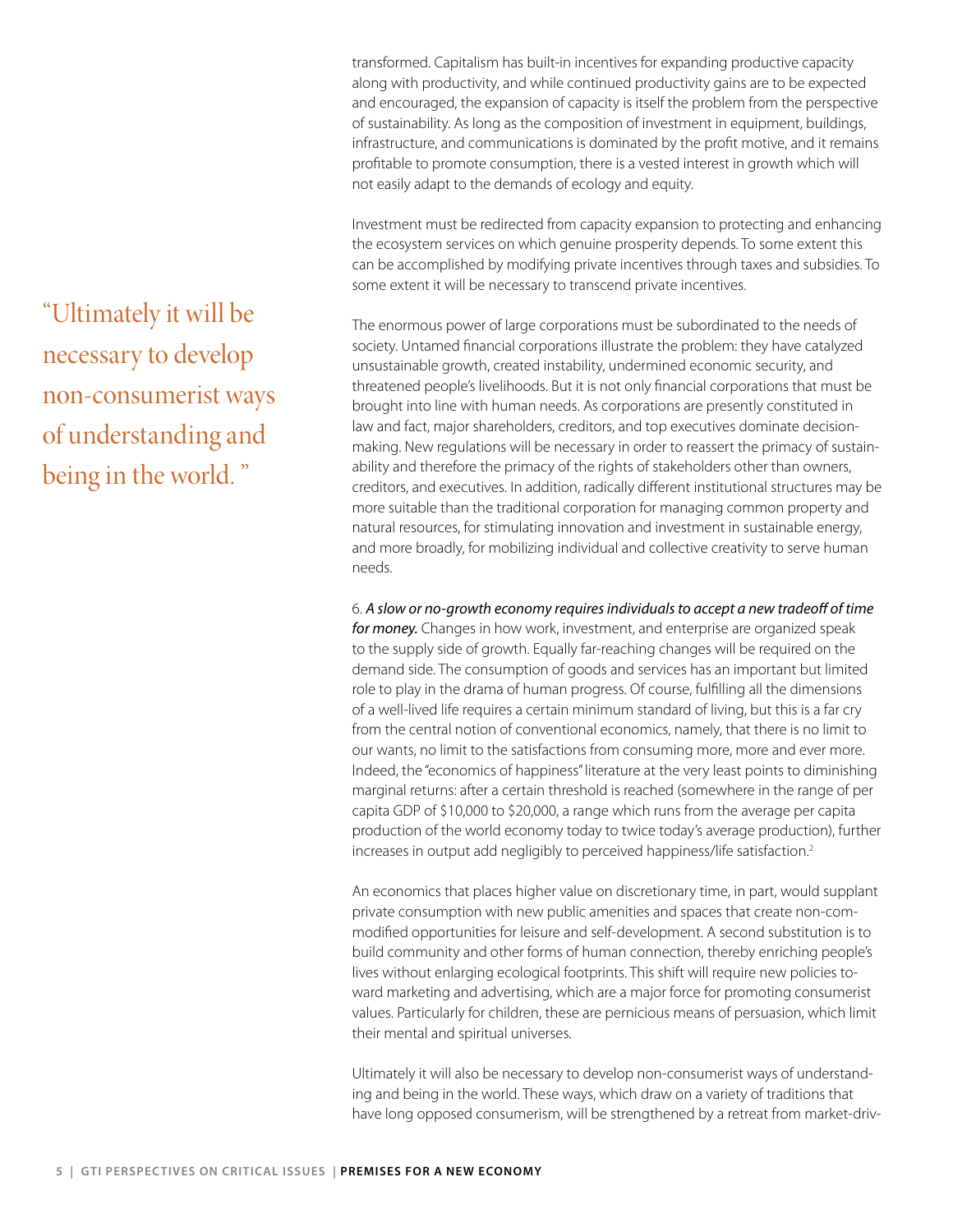en growth, which inevitably inculcates values, beliefs, and ways of being that favor success in the market environment. An evolving balance between paid employment and other activities will also require strengthening educational systems to ensure that people have skills and tools to meet their needs inside and outside the market.

7. *What are the implications of a new economy in the North for the South?* A separate paper, presumably with more input from people living and working in the South, would be required to answer this question. But there is one obvious implication: the present engine of growth -- namely, exporting to the North -- would no longer be available to drive the growth train. If the growth of output and consumption in the North is to be sharply curtailed, the North will require reduced imports from the South, with the result that there will be a global reduction in North-South trade. Two possibilities present themselves: more inward-looking growth for the larger countries (China, India, Brazil), and more South-South trade for the smaller countries. Of course, these are not mutually exclusive alternatives.

8. *A new economy requires a new economics.* The reorientation of both the demand and supply sides of growth will require a fundamentally different role for the market. Markets have been an important part of most human societies and will continue to be so in a post-growth era. But meeting the challenges of the 21st century will require us to reverse the tendency of recent decades to pursue the fantasy of a "selfregulating" market in which an invisible hand provides all the guidance and control necessary for people to thrive.

There is a growing recognition within economics of the limits of the invisible hand. Mainstream economists have begun to question the role of consumption in enhancing well-being above a certain level of per capita income. Even the identification of well-being with the utilitarian conception based on a calculus of pleasure and pain is being challenged. Behavioral economics is an important step toward more realism about how people make decisions and gain knowledge. Greenhouse-gas emissions are a canonical example of negative externalities, a concept that has been recognized as undermining the invisible hand for almost a century.

Nonetheless, mainstream economics continues to conceive of the economy and economic agents in extremely limited terms and to turn a blind eye to fundamental shortcomings of a market system. Markets organize the production of goods and services, but at the same time markets produce people. Markets shape our values, beliefs, and ways of understanding in line with what makes for success in the market. Markets thus exist in a kind of symbiosis with the discipline of economics, shaping people to fit the assumptions of the discipline even as economists shape the world in the textbook image. A new economy will need a broader view of economics, which goes beyond the calculating, self-interested individual to take account of community, compassion, and cosmos. A new economics will build on a basic insight of ecological economics, namely, the fundamental interdependence of humans and the rest of nature.

9. *We need to rediscover relationships of respect and reciprocity with each other and the Earth. The time for action is now.* The logic of our situation suggests that some form of global polity may emerge in the coming decades—good or bad, beautiful or ugly. In one scenario, we will descend into a latter day version of Hobbes' war of all against all, powerful nations fighting for access both to the limited sources of materials and energy for growth and to the limited sinks into which to throw out the garbage that accompanies growth. In another, we will go forward in appreciation of

"A new economy will need a broader view of economics, which goes beyond the calculating, selfinterested, individual to take account of community, compassion, and cosmos."